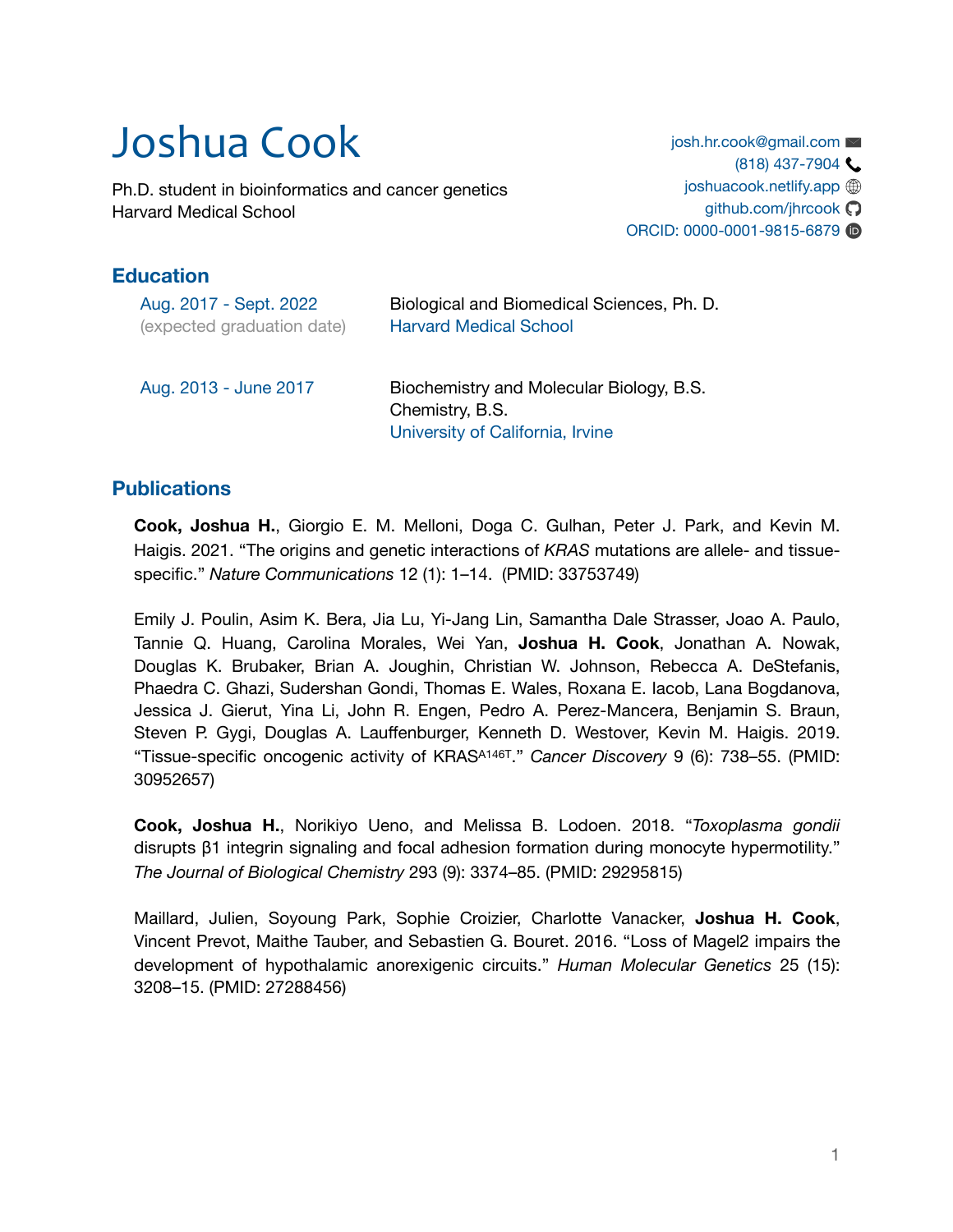## **Technical Skills**

| Languages                   | Python, R, Swift, Bash                                                               |
|-----------------------------|--------------------------------------------------------------------------------------|
| <b>Data Science</b>         | Python: pandas, NumPy, matplotlib, Jupyter, Snakemake<br>R: the tidyverse ecosystem  |
| <b>Statistical modeling</b> | Python: PyMC, Stan, scikit-learn, SciPy, Tensorflow<br>R: rstanarm, Imer, tidymodels |
| <b>Application Dev.</b>     | iOS, macOS, watchOS Apple platforms                                                  |
| <b>Web Applications</b>     | FastAPI, Streamlit, Heroku                                                           |

## **Teaching Experience**

#### Private Tutoring

Sept. 2018 - June 2021, Cambridge, MA

- Tutored a high school student every evening in a variety of academic topics
- Forged a deeper relationship with him to become a close mentor
- Ensured that assignments were completed and submitted on time

#### Teaching Assistant, BMI 713 *Computing Skills for Biomedical Sciences*

Aug. - Nov. 2019, Department of Biomedical Informatics, Harvard Medical School, Boston, MA

- Facilitated instruction during lectures and helped students during periods of interactive group work
- Instituted weekly office hours and occasional 1-on-1 tutoring sessions
- Created and graded problem sets

#### Peer Tutor

Aug. 2015 - Sept. 2016, University of California Irvine (UCI) Learning and Academic Resource Center

- Organized and led group tutoring sessions for undergraduate students
- Tutored for courses in introductory biology, biochemistry, molecular biology, and calculus

## **Leadership and Mentoring**

#### Irvine Little League Manager

Feb. 2016 - June 2017, Irvine Ranch Little League Baseball

- Co-managed a Majors division (11-12 year-olds) baseball team; co-managed the 11 yearold's All Star Team over the summer
- Managed my own team in the AA division (8-10 year-olds); season champions and won the Irvine City Championship Tournament
- Attended league meetings, organized parent volunteers, and scheduled practices and games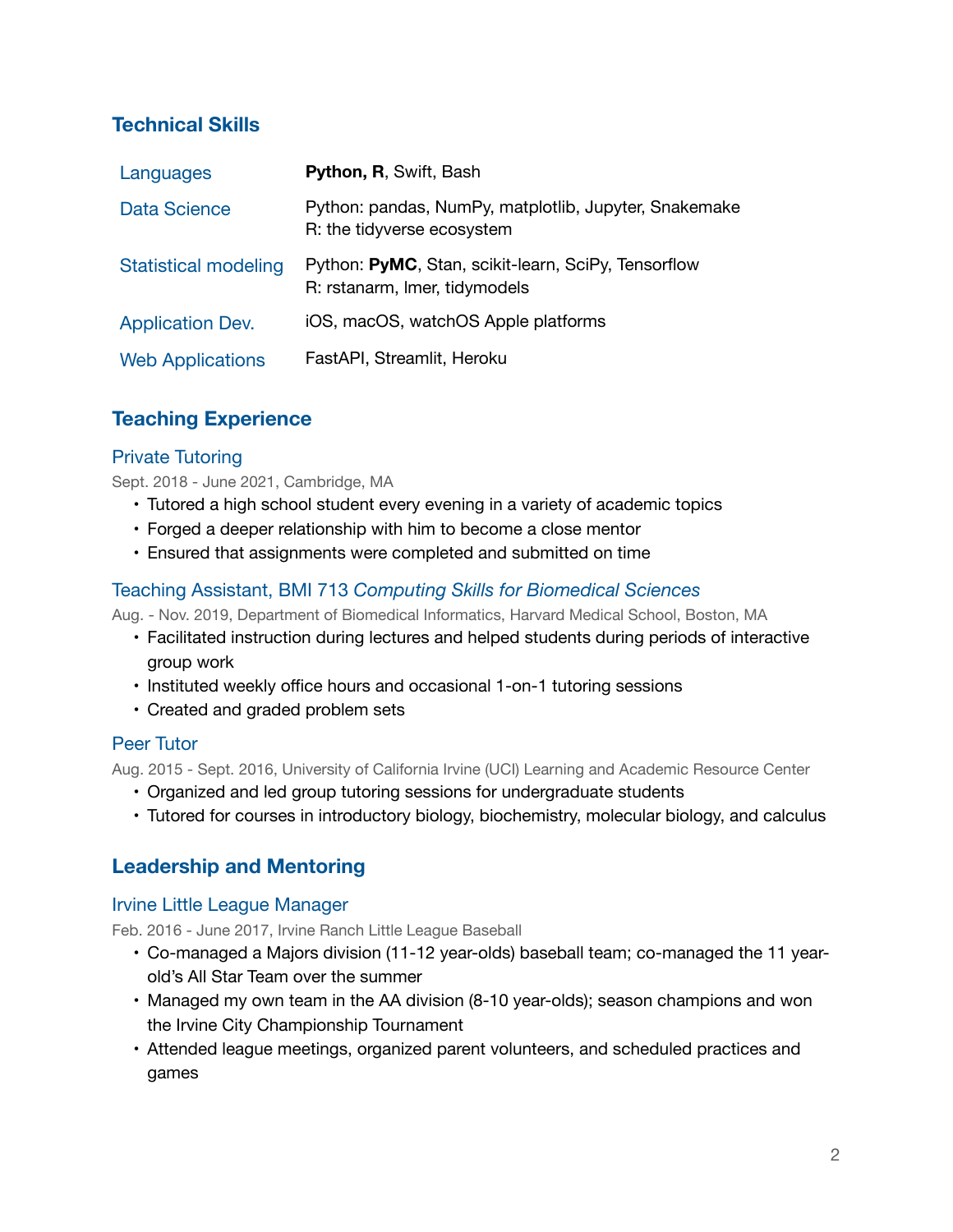#### Tutor Advisor

Mar. 2016 - June 2017, UCI Learning and Academic Resource Center

- Managed and trained tutors
- Regularly met with tutors to make sure they were managing their course load and job in an efficient and healthy manner
- Advocated on behalf of the tutors to the program and school administrators
- Scheduled tutorials and handled day-to-day problems

#### Peer Mentor, UCI Campuswide Honors Program

Aug. 2016 - June 2017, UCI Campuswide Honors Program

- Mentored four incoming UC Irvine freshman
- Guided them to available resources, answered questions they had about classes, and supported them through the stress of beginning their undergraduate studies

#### Peer Scholars Mentor

Sept. 2016 - June 2017, Scholarship and Opportunities Program

- Supervised three UCI students applying for the Barry Goldwater Scholarship
- Facilitated their application process by providing frequent feedback on personal statements and other essays

## **Honors and Awards**

| Apr. 2019        | NSF Graduate Research Fellowship Program Honorable Mention                                                                                                                                  |
|------------------|---------------------------------------------------------------------------------------------------------------------------------------------------------------------------------------------|
| <b>June 2017</b> | Honors in Biological Sciences                                                                                                                                                               |
| May 2017         | Phi Lambda Upsilon<br>A national chemistry honorary society into which a few select graduating chemistry students<br>are invited.                                                           |
| May 2017         | American Chemical Society Polymer Education Award                                                                                                                                           |
| May 2017         | Jayne Unzelman Scholarship (\$3,000)<br>Undergraduate student, academic excellence and service to the School of Biological<br>Sciences and/or the University, and service to the community. |
| May 2017         | UC Irvine Chancellor's Award of Distinction                                                                                                                                                 |
| May 2017         | Phi Beta Kappa                                                                                                                                                                              |
| Mar. 2017        | <b>Fulbright Fellowship Alternate</b>                                                                                                                                                       |
| Jan. 2017        | Undergraduate Research Opportunities Program (UROP) Fellow and Grant<br>Recipient (\$400)                                                                                                   |
| Oct. 2016        | Malcolm R. Stacey Memorial Scholarship (\$500)<br>Awarded to meritorious students of Jewish descent with financial need.                                                                    |
| <b>June 2016</b> | UCI Alumni Association 2016-17 Distinguished Anteaters Award (\$1,500)                                                                                                                      |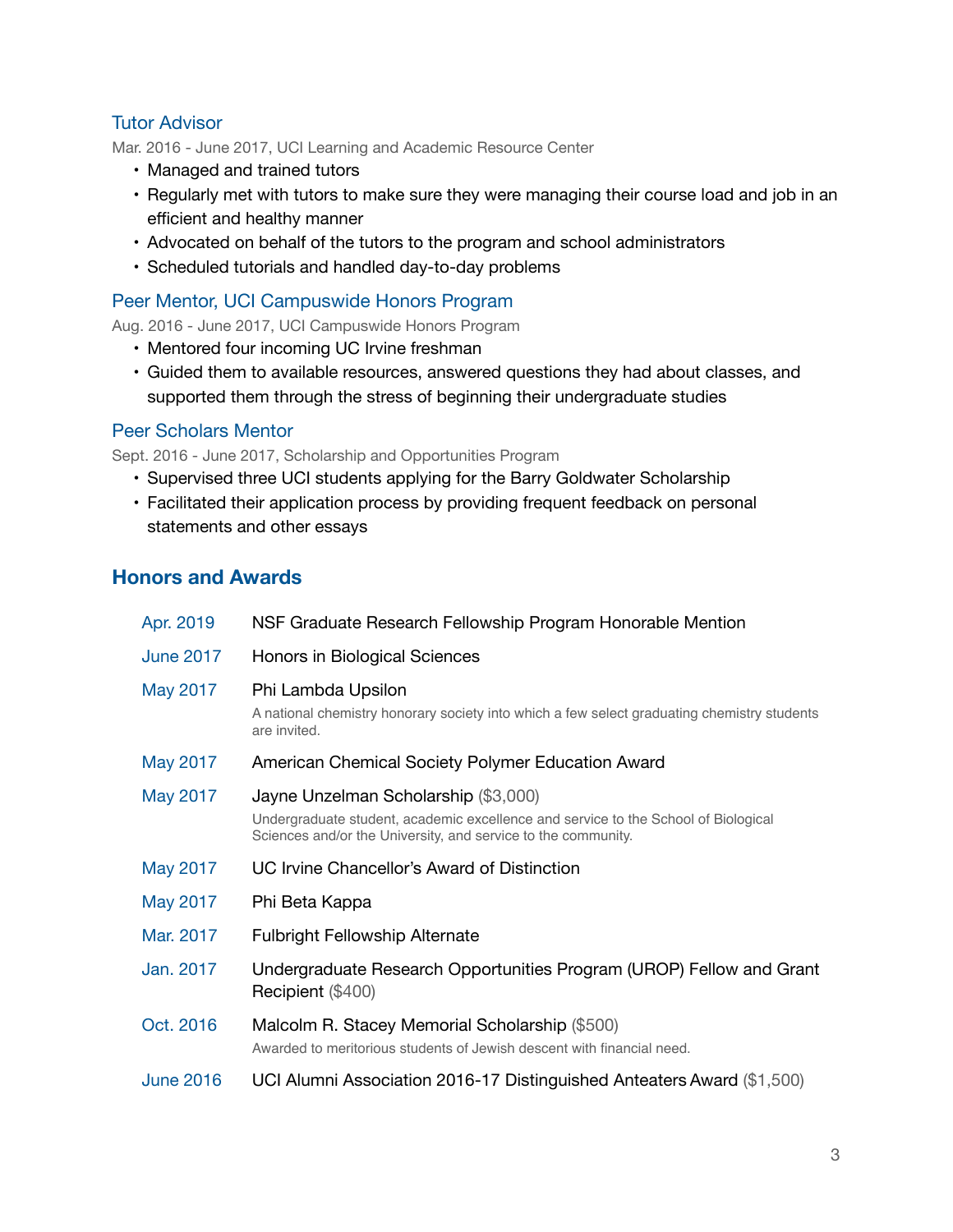| <b>June 2016</b> | Summer Undergraduate Research Program (\$1,300)                                                                                                                                                                            |
|------------------|----------------------------------------------------------------------------------------------------------------------------------------------------------------------------------------------------------------------------|
| May 2016         | UCI School of Bio Sci Brian Atwood Scholarship (\$3,000)<br>Awarded to a Junior-level Biological Sciences major who has demonstrated outstanding<br>achievement in both scholarship and service to the UCI community.      |
| May 2016         | Robert Ernst Prize for Excellence in Research in the Biological Sciences<br>$(\$250)$                                                                                                                                      |
| Apr. 2016        | Excellence in Research<br>A UCI School of Biological Sciences undergraduate competition whereby each student<br>submits a manuscript of their research project, gives an oral presentation, and holds a poster<br>session. |
| Mar. 2016        | Barry Goldwater Scholar (\$7,500)                                                                                                                                                                                          |
| Jan. 2016        | UROP Fellow and Grant Recipient (\$500)                                                                                                                                                                                    |
| <b>June 2015</b> | <b>UROP Honorary Fellowship</b>                                                                                                                                                                                            |
| Jan. 2015        | UROP Fellow and Grant Recipient (\$500)                                                                                                                                                                                    |
| 2017 - 2014      | UCI Dean's Honor List (all 12 academic quarters)                                                                                                                                                                           |
| 2017 - 2014      | UCI Campuswide Honors Program                                                                                                                                                                                              |

## **Presentations**

| May 2022         | Modeling effects of Kras <sup>G12D</sup> on cell proliferation in ten tissues in mice.                                  |
|------------------|-------------------------------------------------------------------------------------------------------------------------|
|                  | Cancer Research UK Trainee Meeting (oral)                                                                               |
| <b>Sept 2021</b> | Modeling CRISPR-Cas9 screens to identify tissue-specific patterns.                                                      |
|                  | Cancer Research UK Trainee Meeting (oral)                                                                               |
| May 2021         | Tissue- and allele-specific genetic interactions of KRAS.                                                               |
|                  | Harvard Medical School Cancer Signaling Meeting (oral)                                                                  |
| Mar 2020         | The genetic interaction network of mutationally activated KRAS.                                                         |
|                  | Brigham and Women's Hospital, Genetics Research in Progress (oral)                                                      |
| Oct 2019         | Genetic description of oncogenic KRAS mutations.                                                                        |
|                  | Cancer Research UK Progress Meeting (oral)                                                                              |
| May 2016         | Toxoplasma gondii-induced hypermotility in human primary monocytes<br>through the dysregulation of $\beta$ 1 integrins. |
|                  | UCI Undergraduate Research Opportunities Program Symposium (poster)                                                     |
| Apr 2016         | Toxoplasma gondii-induced hypermotility in human primary monocytes<br>through the dysregulation of $\beta$ 1 integrins. |
|                  | UCI Bio Sci Excellence in Research (poster)                                                                             |